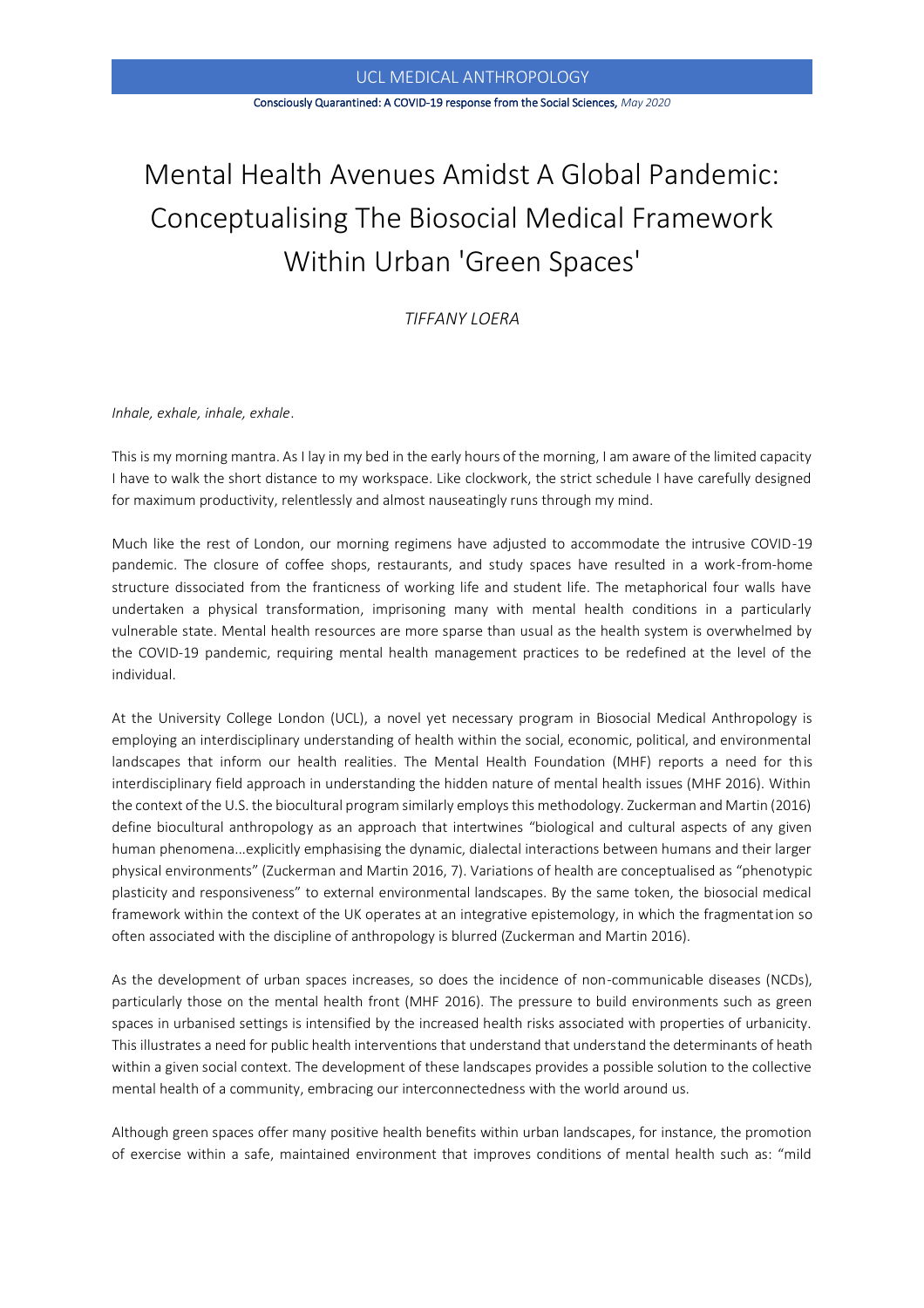#### Consciously Quarantined: A COVID-19 response from the Social Sciences, *May 2020*



cognitive impairment, concentration, focus, and overall mood state" (Lam and Riba 2016, 26). Amano et al. (2018) finds across various landscapes that these benefits

are context dependent, and thus require the collaboration of the given community (Amano et al. 2018). A biosocial framework helps to present the inner dialogues between the physiological response and the characteristic that define its expression. Recognising the validity of this perspective is the first step.

In the Fall of 2019, Des Fitzgerald, a Senior Lecturer of Social Sciences at Cardiff University gave a lecture on *Psychic Life in the Green Metropolis: Rethinking Nature, Mental Health and the City* as part of the medical anthropology seminar series put on by the Anthropology Department at UCL. Dr. Fitzgerald deconstructs concepts of urban space and urban green development with a note of professional cynicism, bringing to light the inequities involved in urban planning and development. Here Dr.

Fitzgerald critically examines the processes that inform decisions of development (Fitzgerald 2019a, Home et al. 2010). It becomes a query of social accessibility and understanding the concept of living in a 'state of wellness' requiring a redesign of this current social model. Following the words of Dr. Fitzgerald, "Let us learn other ways to inhabit the City" (Fitzgerald, 2019a).

Regents park, a 'green space' at the border of Camden, has become a utopia within a dystopian reality. Its architectural design embodies an assortment of trees, open grass plains, and gardens showcasing an almost exotic collection of flora. Aware of my own interaction and view of this particular landscape, I endeavor to engage differently with this physical space. Home et al. (2010) offer a line of queries on whether our appreciation for nature is based upon an inherent aspect of our human condition, a cultural norm of learned understanding, or a mixture of both (Home et al. 2010). Posing these questions during my own observations as both the research and participant, I viewed the environment around me with particular ease, taking in the life that inhabits this microcosm. Particular attention was paid to the exotic squirrel that climbed the trunks of trees and stalked its human companion for a piece of bread, assumedly from the local Tesco.

Although the flora within this particular environment were arranged based upon a calculated design to offer its most beautiful attributes, regardless of how it is viewed, a near phantasmagoria emerged from my observations.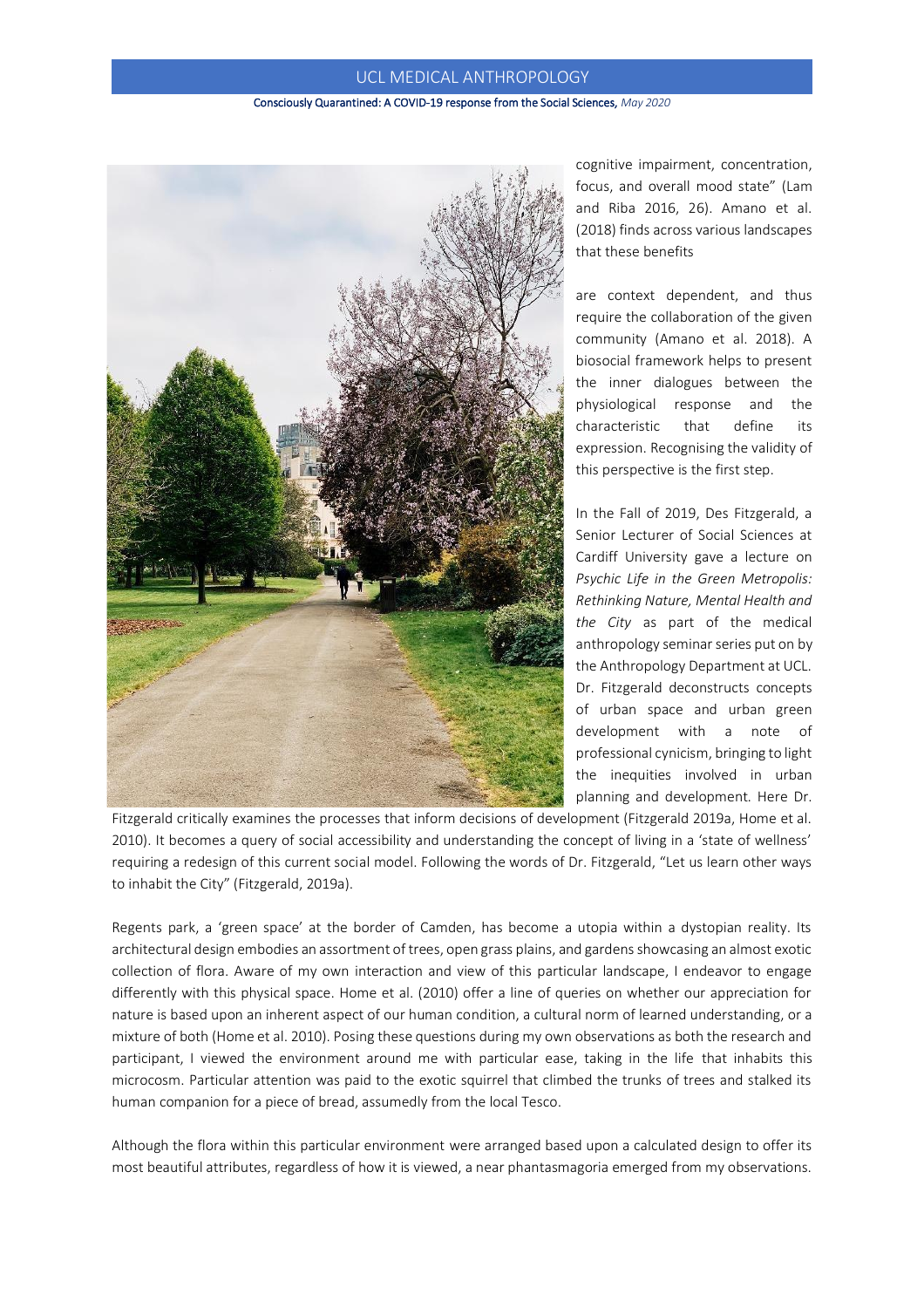#### Consciously Quarantined: A COVID-19 response from the Social Sciences, *May 2020*

Although the dystopian reality of COVID-19 inhabits this green space, the perception of safety remains apparent within this landscape. Social distancing measures put in place by the UK government and enforced by local police is an ancillary aspect to this illusion of safety.

Abiding by UK social distancing recommendations, I participated in a daily stroll in which I observed this green space and the social and cultural interactions that frame its use. Standing in a patch of grass where the sun shines its brightest beams, I take in the milieu of this green space as it presents itself through the senses. *Click. Click. Click.* goes the orange and blue bicycle as the operator cycles by. A running group weaves through the crowd of people, their footsteps echoing across the pavement. Couples seated beside the edge of the pond mirror a gaze similar to the reflection of the sky in the water, staring at the flock of ducks, pigeons, and swans across the way. The trees swaying from side to side as the soft summer breeze makes its way through the rigid spaces between them. These observations were brought to a brief halt as park troopers kindly asked the couple sitting 10 meters away from me to practice appropriate social distancing measures, all along taking note of the broken rules carried out by the other park dwellers.

Noting the anthropologist in us all, I began to wonder about the self as it relates to the collective. Our desire for connection with our environment and with one another is easily observed by the ambiance of the park and the interaction of its populace. The stress felt in the early hours of the morning before beginning yet another day within the confines of my small flat, evaporated from my mind and body. An instantaneous biological response caused by the intake of the environment around me. Ultimately this 'utopian' landscape offers security during times of uncertainty. What it means to live within a 'state of wellness' becomes corporeal within the metaphorical and literal design of these green spaces. Transforming and allowing a medium of escape from the pandemic that is right on our doorsteps.

#### ABOUT THE AUTHOR:

Tiffany is an MSc student in the Biosocial Medical Anthropology program with a research focus on how the body expresses stress within the context of war, sexual violence, and PTSD.

#### REFERENCES:

Amano, T., Butt, I., Peh, K. S.-H. (2018). The importance of green spaces to public health and multi-continental analysis. *Ecological Applications*  [Online], 28 (6), pp. 1473-1480. Available at: wiley e-books.

Fitzgerald, D. (2019). Psychic Life in the Green Metropolis: Rethinking Nature, Mental Health and the City*. UCL Medical Anthropology Seminar Series,* Oct. 24., 2019.

Fitzgerald, D. (2019). Population Psychiatry. *BioSocieties* [Online], 14, pp. 583-584. Available at: doi: 10.1057/s41292-019-00177-1

Home, R., Bauer, N., Hunzier, M. (2010). Cultural and Biological Determinants in the Evaluation of Urban Green Spaces. *Environment and Behavior* [Online]. Available at: doi: 10.1177/0013916509338147

Lam, L. C. W., Riba, M. (2016). Physical Exercise Interventions for Mental Health. Cambridge: *Cambridge University Press*. Available at: doi:10.1017/CBO9781316157565

Loera, T. (2020). Photo of Regents Park. Apr. 2020.